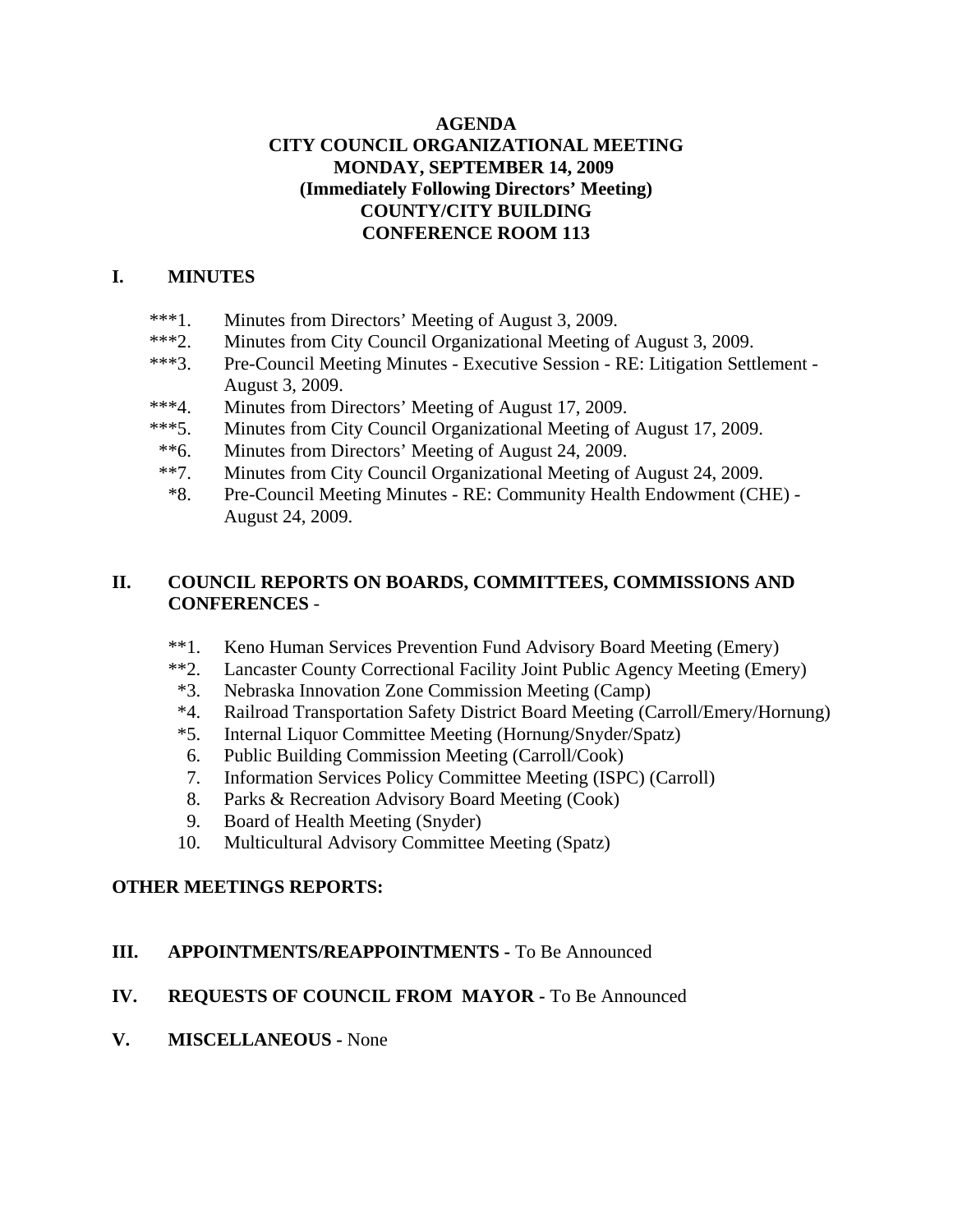#### **VI. CITY COUNCIL MEMBERS**

#### **VII. MEETINGS/INVITATIONS -**

- 1. The dedication ceremony of Philip H. Schoo Middle School on Sunday, September 20, 2009 at 700 Penrose Drive - 2:00 p.m., Ceremony in multipurpose room - Open House to follow - (See Invitation)
- 2. CenterPointe, Inc. Annual Meeting/Luncheon on Monday, September 28, 2009 at The Cornhusker Marriott Hotel - 11:00 a.m., Doors open; 11:30 a.m. to 1:00 p.m., Awards & Program - Cost \$30/person - RSVP by Sept. 22<sup>nd</sup> with enclosed card, 475-8717 or e-mail - (See Invitation)
- 3. Steamfitters & Plumbers Local 464 Annual "Heats On" project Kick-off ceremony on Saturday, October 10, 2009 at 8:00 a.m. for a breakfast buffet will meet at the Country Inns & Suites, Nebraska Room, 5353 N. 27<sup>th</sup> Street - RSVP by fax at 402-333-0858 - (See Invitation)

#### **VIII. ADJOURNMENT**

# **\*\*\*HELD OVER FROM AUGUST 24, 2009. \*\*HELD OVER FROM AUGUST 31, 2009. \*HELD OVER FROM SEPTEMBER 7, 2009.**

ca091409/tjg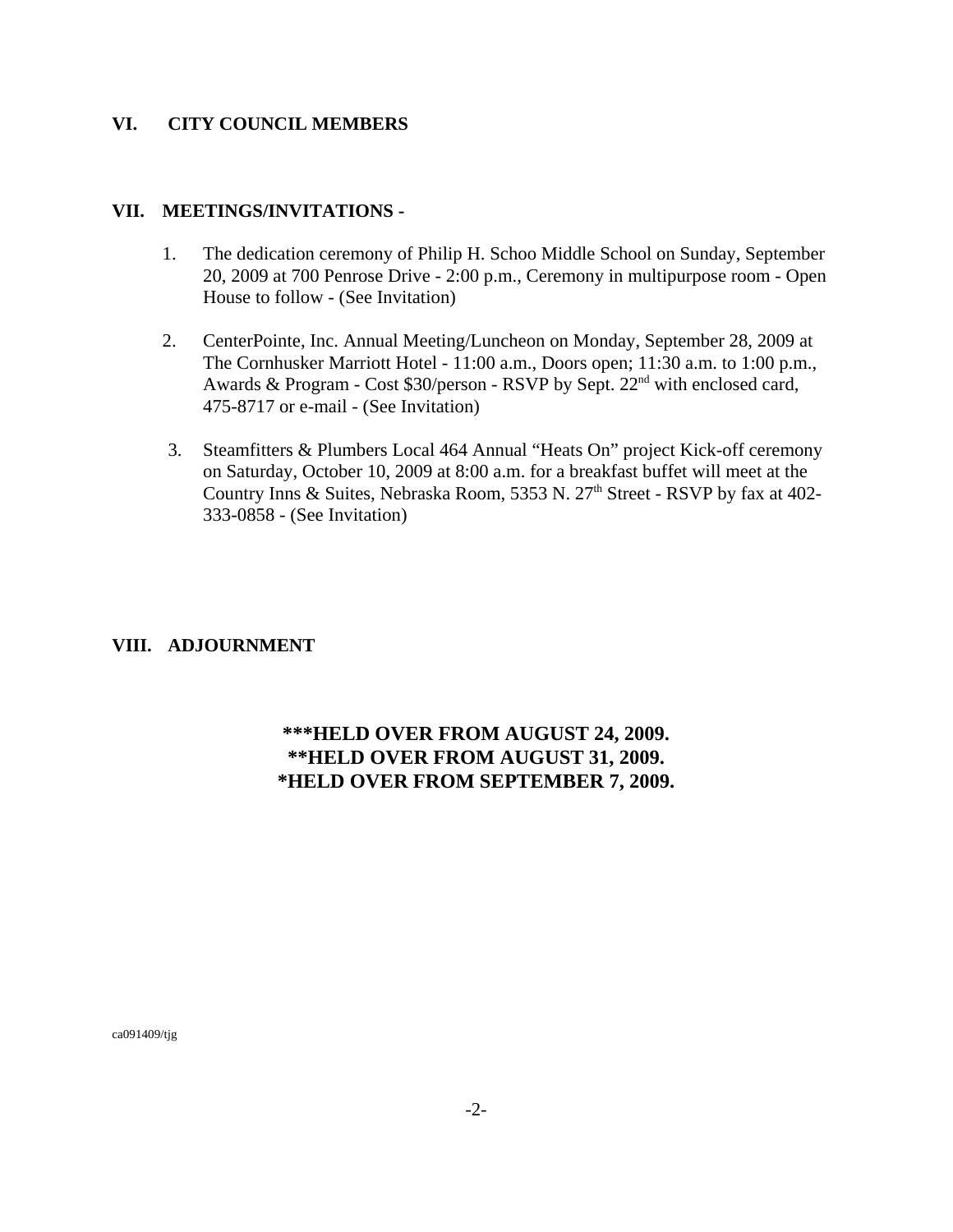#### **MINUTES CITY COUNCIL ORGANIZATIONAL MEETING MONDAY, SEPTEMBER 14, 2009**

- **Present:** Doug Emery, Chair John Spatz, Vice Chair Jon Camp Jonathan Cook Gene Carroll Jayne Snyder Adam Hornung (Arrived 2:33 pm)
- **Others Present:** Rick Hoppe, Aide to the Mayor Trish Owen, Aide to the Mayor Patty Pansing-Brooks, Aide to the Mayor Milo Mumgaard, Mayor's Office

Chair Emery opened the meeting at 2:18 p.m. and announced the location of the Open Meetings Act.

# **I. MINUTES**

- \*\*\*1. Minutes from Directors' Meeting of August 3, 2009.
- \*\*\*2. Minutes from City Council Organizational Meeting of August 3, 2009.
- \*\*\*3. Pre-Council Meeting Minutes Executive Session: Litigation Settlement, August 3, 2009.
- \*\*\*4. Minutes from Directors' Meeting of August 17, 2009.
- \*\*\*5. Minutes from City Council Organizational Meeting of August 17, 2009.
- \*\*6. Minutes from Directors' Meeting of August 24, 2009.
- \*\*7. Minutes from City Council Organizational Meeting of August 24, 2009.
- \*8. Pre-Council Meeting Minutes. Community Health Endowment (CHE), August 24, 2009.

The above minutes were approved by acclamation.

# **II. COUNCIL REPORTS ON BOARDS, COMMITTEES, COMMISSIONS AND CONFERENCES**

### **\*\*1. Keno Human Services Prevention Fund Advisory Board Meeting Emery**

Emery stated they discussed the KENO money requests received. There is \$40,000 available with requests of approximately \$140,000. Will deliberate and bring forward.

#### **\*\*2**. **Lancaster County Correctional Facility Joint Public Agency Meeting Emery**

Discussed and approved bills received. Reviewed requests for advances on bills coming next month.

### **\*3. Nebraska Innovation Zone Commission Meeting Camp**

Camp stated the meeting was cancelled.

### **\*4. Railroad Transportation Safety District Board Meeting Carroll/Emery/Hornung**

Carroll stated the committee had discussion on the Matt Talbot land. Federal dollars initially used to acquire the land with Matt Talbot now purchasing a portion. Repayment if the land is sold is the standing rule. Urban Development is working on the issue, and would be \$7,000 to the RTSD.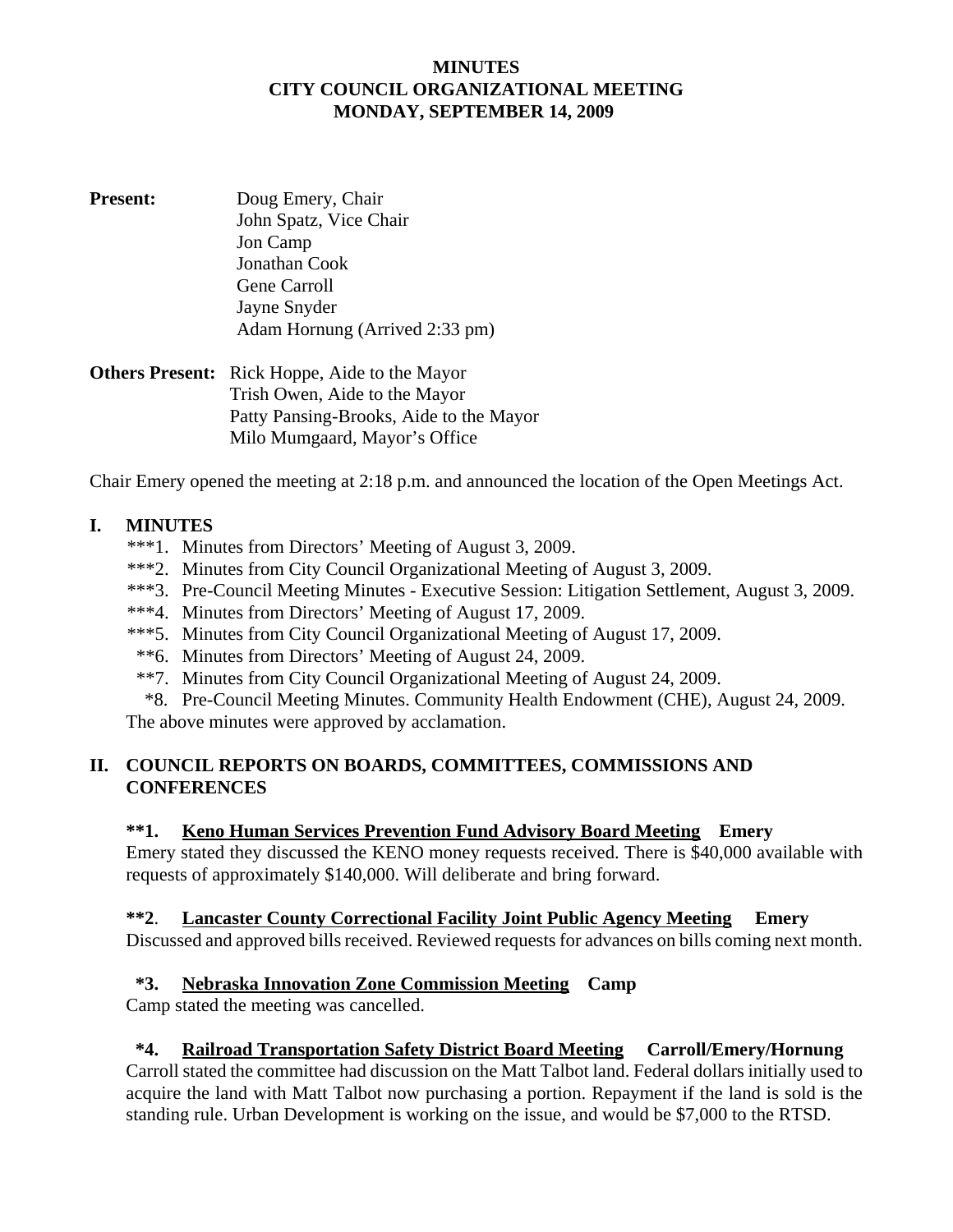Emery said preliminary work has been done on the south and southeast quiet zones and will begin the northeast quiet zone shortly. Began talks with the County and Waverly on quiet zones requested. Waverly has overpass approval but would have to close the main street into downtown, and are now considering their options. Cook asked if a timeline was set for the southeast? Emery replied timelines have not been closely adhered to but hope the first southeast quiet zone gives an improved action plan.

# **\*5. Internal Liquor Committee Meeting Hornung/Snyder/Spatz**

Spatz reported the scheduled bar walk was postponed until the  $25<sup>th</sup>$ . The bar walk is worth the time and recommends Council attendance. One item is the drinks price war occurring on O Street at levels not seen in many years, and having an impact on detox.

# **6. Public Building Commission Meeting Carroll/Cook**

Cook stated they approved Sinclair Hille as designer for the County-City Building 3<sup>rd</sup> floor. The Juvenile Court was approved courtroom pews and some change orders. The District Court is converting some storage rooms into offices on the Hall of Justice  $3<sup>rd</sup>$  floor, with a low bid of \$143,000. Camp asked if a County expense? Cook replied the \$143,000 is probably a County expense as we are already charging rent for the space.

The additional elevator expense seems costly but relates to hooking up to the existing elevators, with all elevators coordinated. Camp asked for the cost. Cook responded he has the elevator details, and basic at \$60,000, additional costs brings to \$80,000. Estimated a faster elevator at approximately \$100,000. Received a low elevator bid of \$108,000. Told cost is because of the electronic issue..

The PBC is dealing with the parking deck caulking to be paid for with money held back when built as it wasn't completed correctly.

Discussed storage on the County-City Building  $3<sup>rd</sup>$  floor. Departments placed items there filling up the space now needed. The PBC is requesting departments to determine what to do with their items. Camp commented on the dumpster being full of computer furniture and equipment. Cook thought departments may be discarding items from the  $3<sup>rd</sup>$  floor. Carroll added there is an October auction for sellable furniture and equipment not needed.

Cook stated the Police Department has had mold from water leakage. The PBC will tear out the steps from street level, excavate, figure out the leakage and seal. Carroll added the mold was removed and cleaned but do not want to continue repair until the water source is found and sealed.

Camp asked if the \$145,000 for closets is billed to the City or Courts, or does the PBC absorb? Cook presumed it would probably be a Building Commission expense.

# **7. Information Services Policy Committee Meeting (ISPC) Carroll**

Carroll stated technical issues were discussed by the Committee.

# **8. Parks & Recreation Advisory Board Meeting Cook**

Cook reported on replacement design review for the performing arts structure in Antelope Park. Want a nicer facility, with more seating, storage, and restrooms. Will not overpower the site and primarily is for the Lincoln Municipal Band. Will be receiving designs/samples of work to be done.

The Centennial Mall renovation project is ongoing and will be on the agenda to extend the TIF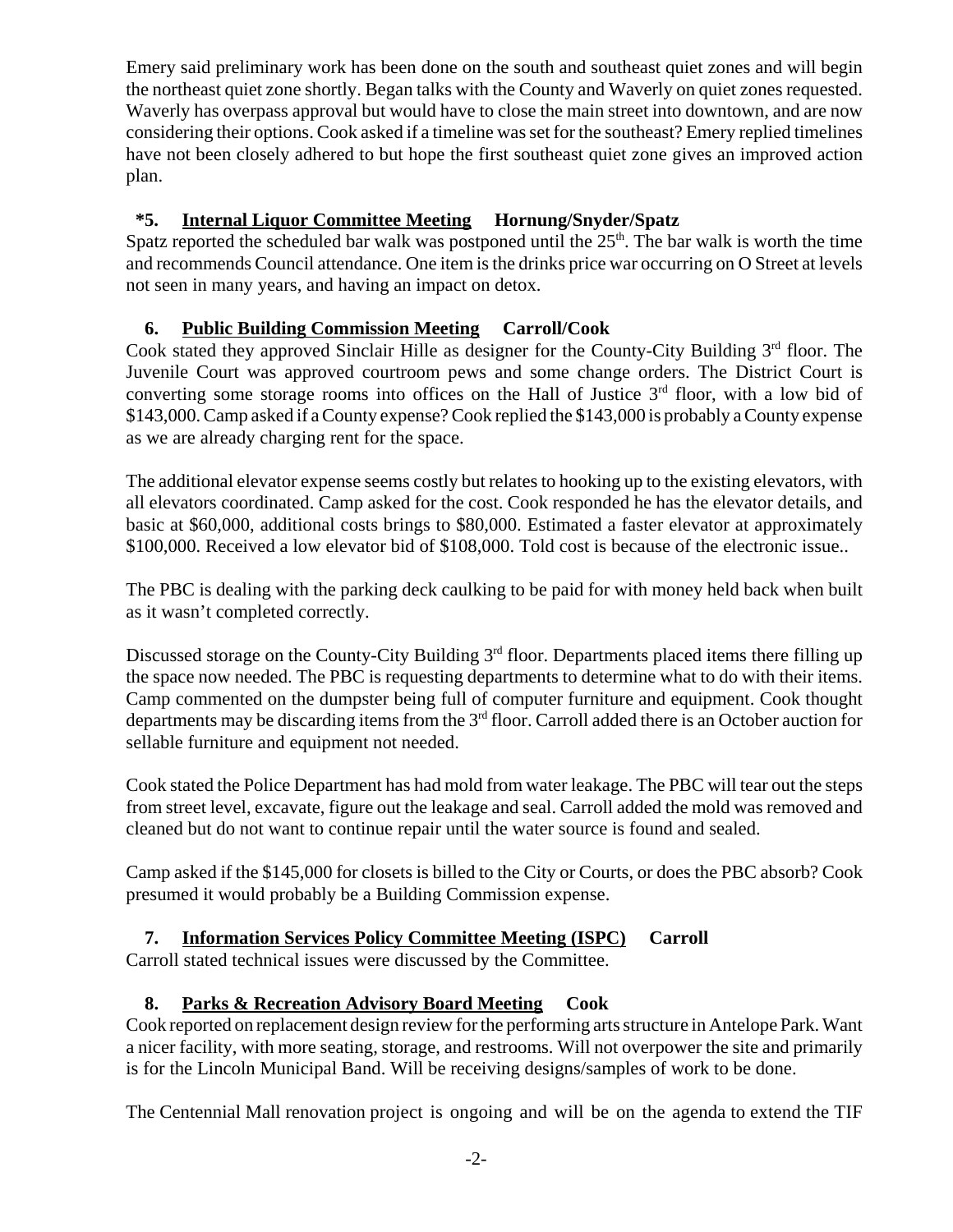district to R Street, to include the entire mall. Also, the Antelope Valley Art Wall discussed. A consultant was hired as we requested a master plan on how to add art to the Antelope Valley, north of Union Plaza

Cook said announcements included the Night at the Gardens, held September 10<sup>th</sup>.A Centennial Mall workshop planned for Wednesday, September  $30<sup>th</sup>$ , 4 to 6 pm, with location to be announced.

Snyder added the Kenneth Good Estate is funding three projects. The Tree Legacy Program started the night of the announcement at which time two trees could be purchased for the price of one. The trees will be in Antelope and Mahoney Parks, and a great benefit to the City.

# **9. Board of Health Meeting Snyder**

Snyder reported the Board met at the Dental College, who explained their role in community dental care, the dental outreach especially for youth, and explanation of free programs.

The H1N1 virus discussed at length with prevention emphasized. We will receive our H1N1 vaccine in October. Originally thought we would receive 150,000 units but now told we will receive 40,000. A push is underway to have people get flu shots so they don't have the seasonal flu when the H1N1 vaccine is available. Discussed how the media would be involved in outbreaks, with the Health Department working with school principals. Instructions from Washington, D.C. and our Health Department continue to say stay home if sick, have a hand washing routine, and cough into your sleeve. Do attend school/work if well. Also, we will only need one injection, instead of two.

Snyder stated they also discussed healthy communities with a new program/plan, coming from the City/County indicating to combine all programs/services related to healthy communities.

Camp asked if we receive 40,000 units is there a timetable to receive more? Snyder replied evidently it takes twice as long to manufacture. There is a priority list of 5/6 groups, including pregnant women, healthcare workers, and emergency services, but with no ranking. People over 60 are relatively safe, unless with multiple medical problems, as they went through the 1950's flu epidemic and should be immune. Priority is 5 months to approximately 22 years as they have no immunity to this type of flu. The good news is H1N1 is not more severe than the other flu. The Health Community is not testing to determine which type as the overall treatment would not be different for regular or H1N1.

# **10. Multicultural Advisory Committee Meeting Spatz**

Spatz reported there was discussion about the position in Urban Development that will somewhat replace the police department position of a Spanish speaking individual. The reason is what we're trying to do in terms of reaching different populations who don't speak English. Also, had an update on how the stimulus money is being spent, on housing, public health, broadband technology.

### **OTHER MEETINGS REPORTS:**

# **III. APPOINTMENTS/REAPPOINTMENTS Mumgaard**

Mumgaard stated on Monday's agenda would be The Charter Revision Commission, with four reappointments, and three new appointments. Four appointments through the Community Health Endowment Board are being finalized and on the agenda for the week after. The Audit Advisory Board has one appointment to fill. The Cable TV Advisory Board is up for reappointments and probably will reappoint many of the people on the list, with possibly one or two openings.